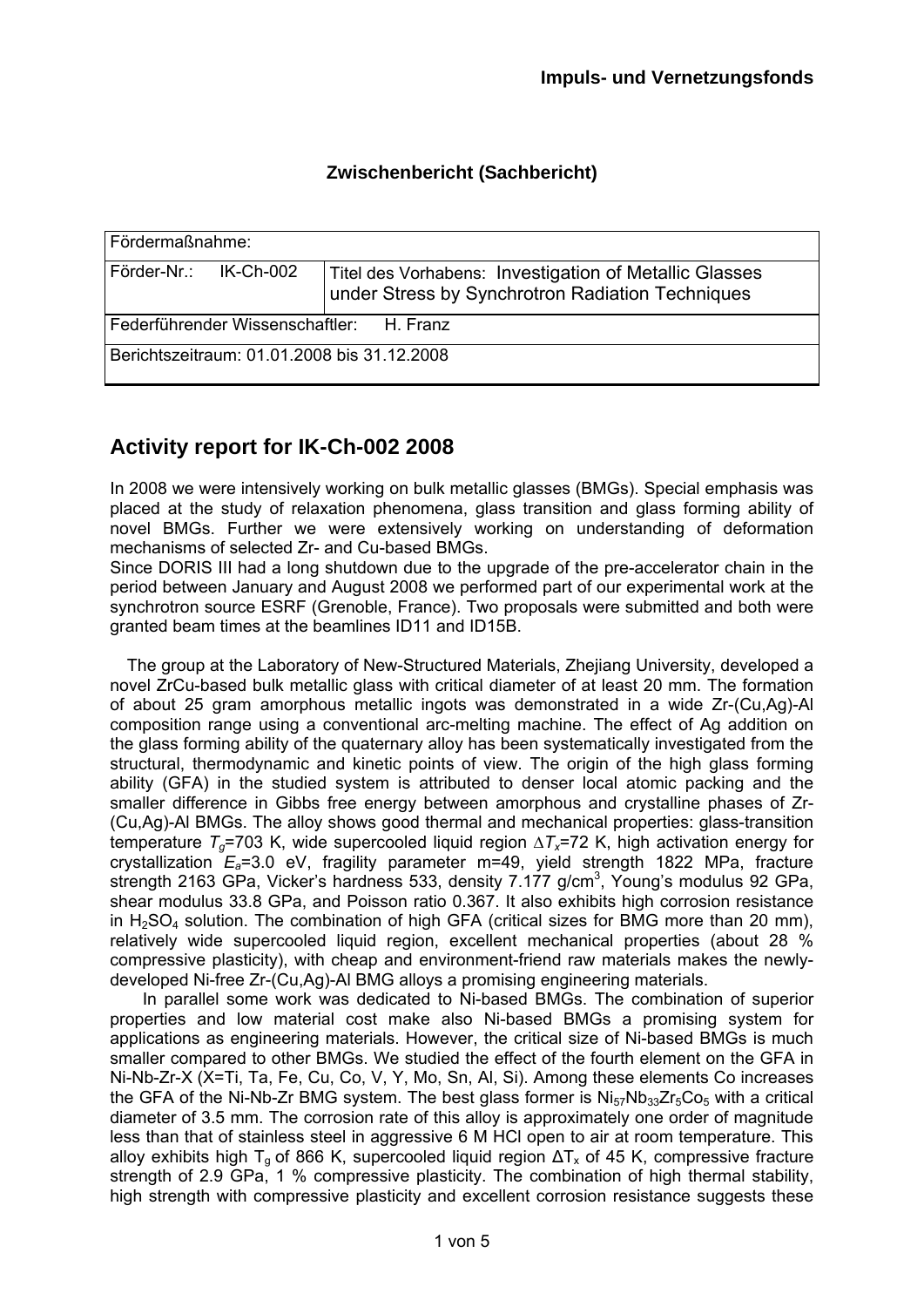alloys for industrial applications. Furthermore, the addition of Sn to Ni-Nb-Zr-Co alloy is effective for enhancing the stability of the supercooled liquid. The maximum supercooled liquid region of 85 K is obtained in  $Ni<sub>57</sub>Co<sub>5</sub>(Nb<sub>33/38</sub>Zr<sub>5/38</sub>)<sub>33</sub>Sn<sub>5</sub>.$ 

We further studied quaternary  $Fe_{72-x}M_xY_6B_{22}$  (M= Ni, Co and Mo) BMGs. It was found that a fully amorphous  $Fe<sub>68</sub>Mo<sub>4</sub>Y<sub>6</sub>B<sub>22</sub>$  cylindrical rod with 6.5 mm in diameter can be prepared by copper mold injection. These alloys have a high glass transition temperature of about 900 K with high fracture strengths up to about 3 GPa although they are still brittle. Magnetic measurements reveal that they are ferromagnetic at ambient temperature with low coercive force of about 2 A/m, saturation magnetization of about 0.7 T and effective permeability of about 7000 at 100 kHz. The newly-developed Fe-based quaternary alloys exhibit an excellent combination of properties: superior glass forming ability, high glass transition temperature, and soft magnetic properties, which could have potential applications in electronics industries.

Ductility is one essential prerequisite for many applications of bulk metallic glasses. That is why currently lots of effort goes into experiments aiming at the understanding of the plastic behaviour of BMGs. In the year 2008, we discovered an intrinsic plastic BMG (Cu<sub>45</sub>Zr<sub>46</sub>Al<sub>7</sub>Ti<sub>2</sub>) with high strength and superior compressive plastic strain of up to 32.5 %, which was successfully fabricated by copper mold casting. The correlation of mechanical properties with atomic structure of the BMG was investigated by using Synchrotron Radiation techniques. Within a beam time at ID15B of ESRF we studied the tensile deformation of Zr-based BMGs using in-situ high-energy x-ray diffraction. Special emphasis was laid on the influence of defects like shear bands on the deformation parameters. It is found that the superior compressive plastic strain can be attributed to a large amount of randomly distributed free volume induced by Ti minor alloying, which results in extensive shear band formation, branching, interaction and self-healing of minor cracks. It is suggested that the creation of a large amount of free volume into BMGs by minor alloying or other methods might be a promising way to enhance plasticity of BMGs. In order to confirm the idea of free-volume effect on mechanical behavior of BMGs, we further report the improvement of plasticity in a ternary monolithic CuZrAl BMG caused by large amount of randomly-distributed free volume induced during solidification using a high cooling rate. It reveals that the plasticity of BMGs can be indeed tailored by introducing different amounts of free volume in BMGs.

In this year, we further explore various possibilities to overcome the restriction of limited plastic deformation and lack of work-hardening of BMGs. We successfully achieved large macroscopic compressive plastic deformation (over 15%) and work-hardening-like behavior in a monolithic BMG through tailoring loading stress distribution experimentally [3]. Numerical analysis was also carried out to investigate the stress distribution under the same mechanical condition. It is shown that loading induced stress gradient is responsible for the achievement mentioned above. To uncover the influence of the preexisting/residual stress on mechanical behavior of BMGs, we performed microvickers indentation studies of a stressed BMG. The preexisting stress was introduced by bending. The results show that the nominal hardness decreases with preexisting tensile stress and increases with preexisting compressive stress. The real hardness decreases with preexisting tensile stress, but does not increase obviously with preexisting compressive stress. The finite element analysis indicates that the strong hardness dependence on stress results from the large elastic limit of BMGs. The compressive stress induced the formation of high density shear bands, which results in softening, reducing the enhancement of hardness induced by applied compressive stress. The results obtained in this work are helpful to understand the mechanical behavior of BMGs. The relationship of hardness difference vs. applied stress indicates that indention might be a promising method to characterize residual stress in BMGs.

BMGs produced usually contain three or more elements. However, simpler systems are of great interest, fundamentally as well as technologically, since they facilitate the determination of atomic structure for a given BMG. Recently, binary Cu-Zr BMGs have been synthesized. It was found that the glass forming ability in the system strongly depends on compositions,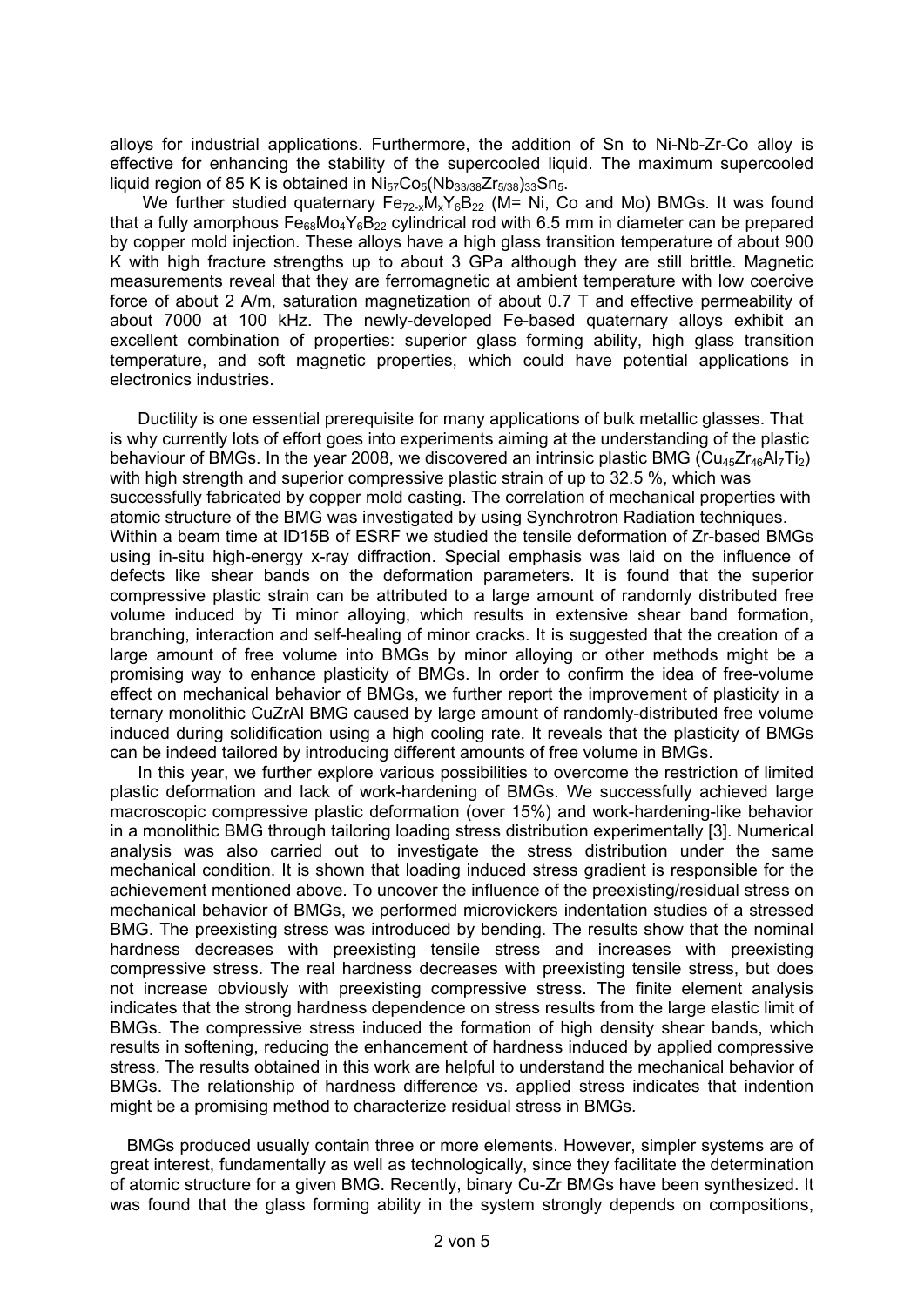even down to 1 at.%. Thus, to determine the atomic structure of binary Cu-Zr BMG becomes very important. Atomic structures of  $Cu<sub>64.5</sub>Zr<sub>35.5</sub>$  BMG, together with the eutectic composition  $Cu_{61.8}Zr_{38.2}$  for comparison, have been investigated by a combination of state-of-the-art experimental techniques (synchrotron radiation-based x-ray diffraction (XRD) and extended x-ray absorption fine structure (EXAFS)) with computational methods (reverse Monte Carlo (RMC) and *ab initio* molecular dynamics (VASP) simulation). Three-dimensional atomic configuration of the binary  $Cu_{64.5}Zr_{35.5}$  BMG is established. It is found that icosahedron-like clusters are dominant in both MGs. However, icosahedron-like clusters centred by Cu atoms are slightly denser packed and less distorted in  $Cu<sub>64.5</sub>Zr<sub>35.5</sub>$ , which can enhance the glass forming ability by suppressing atomic movements and increasing the structural incompatibility with competing crystalline phases. The atomic arrangements from short to medium range order are determined and compared between both glasses.

The significant increase in critical size of BMGs from binary Cu-Zr (2 mm) to ternary Cu-Zr-Al (over 5 mm) provides a suitable prototype of BMGs to study the correlation of structure with GFA. Atomic structures of  $Cu_{46}Zr_{46}Al_{8}$  BMG, together with binary  $Cu_{50}Zr_{50}$  MG ribbon for comparison, have been investigated. Based on the three dimensional atomic configuration of the ternary  $Cu_{46}Zr_{46}Al_{8}$  BMG, we attempted to explain the high GFA from three aspects of the atomic structure: (1) rather homogeneous distribution of Al atoms around Cu and Zr atoms, (2) modifying the environment around Cu and Zr atoms away from the local structures of the competing crystalline phase, (3) increasing the amount of icosahedron-like clusters and making their distribution more homogeneous among different polyhedra.

The thermal stability of pseudo-quaternary La-Al-(Cu,Ag)-(Ni,Co) bulk metallic glasses was investigated using in-situ high-energy x-ray diffraction. Using a high-speed x-ray camera (time resolution of 2 seconds) we could observe the kinetics of the glass transition and crystallization at heating rates up to 100 K/min. Furthermore we succeeded with the determination of a decent fraction of its time-temperature-transformation diagram. As a byproduct we observed a thermal hysteresis when cycling La-based BMGs between room temperature and glass transition temperature. Comparing as cast and pre-annealed samples we concluded that the hysteresis effect is due to quenched in defects.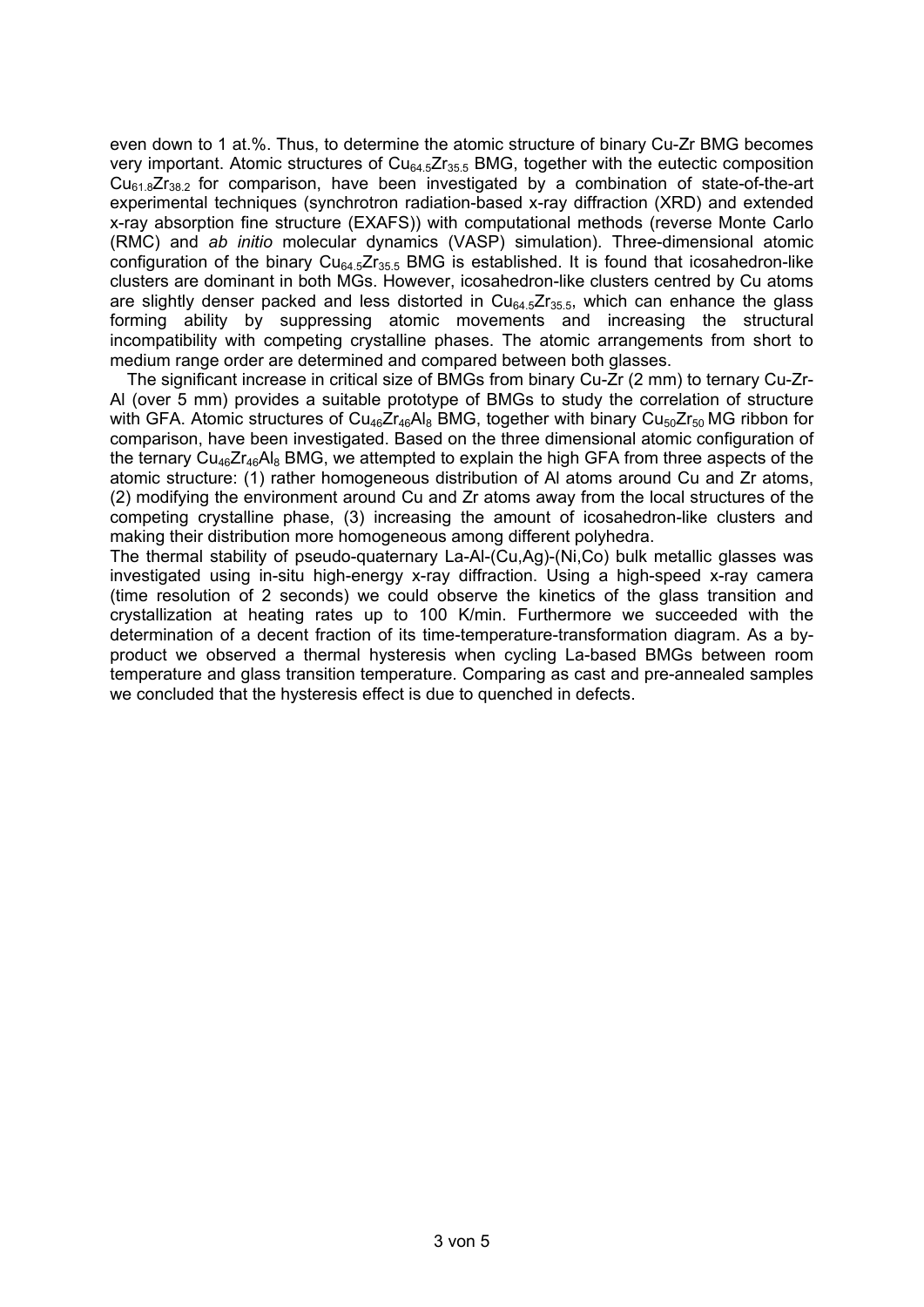## **Publications**

X.D. Wang, S. Yin, Q.P. Cao, J.Z. Jiang, H. Franz, Z.H. Jin *Atomic structure of binary Cu64.5Zr35.5 bulk metallic glass*  Applied Physics Letters **92**, 011902 (2008)

J. Bednarcik, J. Kovac, S. Roth, J. Füzer, P. Kollar, L.K. Varga, H. Franz *The soft magnetic properties and temperature stability of Co-Fe-Zr-B metallic glasses*  Acta Phys. Pol. A **113**, 83 (2008)

Q.K. Jiang, X.D. Wang, X.P. Nie, G.Q. Zhang, H. Ma, H.-J. Fecht, J. Bednarcik, H. Franz, Y.G. Liu, Q.P. Cao, J.Z. Jiang

*Zr-(Cu,Ag)-Al bulk metallic glasses*  Acta Materialia **56**, 1785 (2008)

L.Y. Chen, Z.D. Fu, G.Q. Zhang, X.P. Hao, Q.K. Jiang, X.D. Wang, Q.P. Cao, H. Franz, Y.G. Liu, X.S. Xie, S.L. Zhang, B.Y. Wang, Y.W. Zheng, J.Z. Jiang *New class of plastic bulk metallic glass*  Physical Review Letters **100**, 075501 (2008)

M. Stoica, J. Das, J. Bednarcik, H. Franz, N. Mattern, W. H. Wang, J. Eckert Strain distribution in Zr<sub>64.13</sub>Cu<sub>15.75</sub>Ni<sub>10.12</sub>Al<sub>10</sub> bulk metallic glass investigated by in*situ tensile tests using synchrotron radiation*  Journal of Applied Physics **104**, 013522 (2008)

J. Bednarcik, K. Saksl, R. Nicula, S. Roth, H. Franz *Influence of cryo-milling on structure of CoFeZrB alloy*  Journal of Non-Crystalline Solids **354,** 5117 (2008)

L.Y. Chen, A.D. Setyawan, H. Kato, A. Inoue, G.Q. Zhang, J. Saida, X.D. Wang and J.Z. Jiang,

*Free-volume induced superior ductility in a bulk metallic glass at room temperature* Scripta Mater. **59**, 75 (2008)

L.Y. Chen, Q. Ge, S.X. Qu, Q.K. Jiang, X.B. Nie and J.Z. Jiang, *Achieving large macroscopic compressive plastic deformation and work-hardeninglike behavior in a monolithic bulk metallic glass by tailoring stress distribution* Appl. Phys. Lett. **92**, 211905 (2008)

L.Y. Chen, Q. Ge, S. Qu, and J.Z. Jiang, *Stress induced softening and hardening in a bulk metallic glass* Scripta Mater. **59**, 1210 (2008)

H.T. Hu, L.Y. Chen, X.D. Wang, Q.P. Cao, and J.Z. Jiang, *Formation of Ni-Nb-Zr-X (X=Ti, Ta, Fe, Cu, Co) bulk metallic glasses* J. Alloys and Compounds **460**, 714 (2008).

X.M. Huang, C.T. Chang, Z.Y. Chang, X.D. Wang, Q.P. Cao, B.L. Shen, A. Inoue and J.Z. Jiang,

*Bulk ferromagnetic glasses in the Fe-M-Y-B (M=transition metals) system* J. Alloys and Compounds **460**,708 (2008)

- X.D. Wang, Q.K. Jiang, Q.P. Cao, J. Bednarcik, H. Franz, and J.Z. Jiang,  *Atomic structure and glass forming ability of Cu46Zr46Al8 bulk metallic glass*
- J. Appl. Phys. **104**, 093519 (2008)